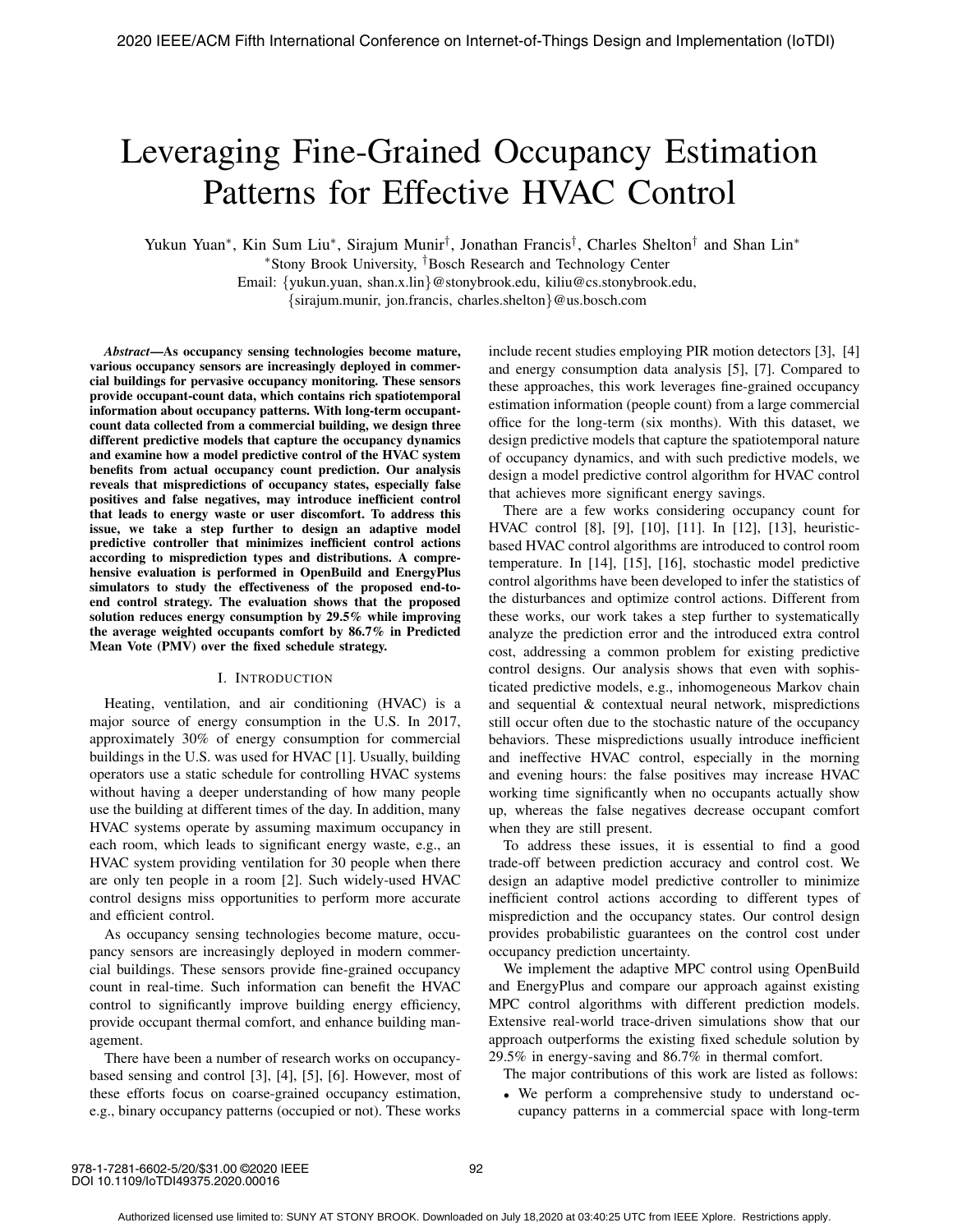

Fig. 1: Occupancy-aware HVAC Control System Overview

(nine months) fine-grained occupancy estimation data. We develop multiple predictive models to understand the effectiveness of future occupancy prediction for such a setting.

- We develop an adaptive model predictive HVAC controller that uses future occupancy prediction to control HVAC to reduce energy consumption and improve the thermal comfort of the occupants. Different from existing MPC control designs that rely on accurate prediction to perform precise control, our adaptive MPC dynamically adjusts the policy to minimize inefficient HVAC control actions due to misprediction under high occupancy uncertainty and provides probabilistic guarantees on the control cost.
- We perform a thorough evaluation using OpenBuild and EnergyPlus to evaluate the effectiveness of the proposed end-to-end control strategy in terms of energy-saving and thermal comfort. Our evaluation based on real-world occupancy data shows that the proposed solution reduces energy consumption by 29.5% while improving thermal comfort by 86.7% in terms of PMV over the existing fixed schedule control strategy.

## II. OCCUPANCY-AWARE MPC FOR HVAC SYSTEM

## *A. Design Overview*

Figure 1 shows the system overview of the occupancyaware HVAC control system for building HVAC. Firstly, the HVAC controller imports a building thermal model according to the building data, such as floor plan, building material, and HVAC system deployment, and so on. Then the occupancyaware HVAC control system adaptively adjusts the HVAC power to maintain desired occupants' comfort and save energy with two feedback inputs: predicted occupant-count and realtime building thermal states. The first one is the predicted number of occupants in each zone over a time slot based on the historical and sensed real-time occupants' information, requiring an occupancy count predictor. The building thermal state information can be detected via building monitoring systems [17].

The knowledge of real-time and future occupant-count in each zone is important to make efficient HVAC control in two aspects. Firstly, accurate binary occupancy status, e.g., occupied or not, helps HVAC controllers to determine when to turn on or off the HVAC system. Secondly, due to the occupants' heat emission, the controller with accurate occupant count can save energy and perform precise heating and cooling accordingly. In this framework, we deploy occupancy sensors to collect the real-time occupant counts of different zones, and then use such a dataset to design occupancy predictors and model predictive HVAC controllers.

For the model predictive control (MPC) based HVAC controller [15], [18], one MPC-based optimization problem is solved to determine the HVAC power for the future time slots. The MPC controller discretizes the timeline into multiple time slots and considers the power control for future  $N$  time slots at the beginning of time slot  $t$ . One time slot is index by  $k$ ,  $(k = t, ..., t + N - 1)$ . Suppose there are *n* zones in one building and let  $u(k)$  be a length n column vector to describe control input, i.e., heating/cooling power during time slot  $k$ for *n* zones.

#### *B. Real-time Building Occupancy Detection*

Estimating real-time building occupancy information is an active area of research. There are several techniques for occupancy estimation using different types of sensors, e.g., ultrasonic sensors [19], PIR sensors [20] and RGB cameras [21]. In this work, we implement a solution called FORK [22] (Fine grained Occupancy estimatoR using Kinect), which uses a depth sensor (Microsoft Kinect for XBOX One) mounted at the ceiling near a doorway to estimate occupancy. We deploy five depth sensors to cover all the doorways of a Bosch office to collect real-time depth frames that are fed into the FORK algorithm. FORK estimates and updates occupancy count when someone enters or exits through each door. FORK can accurately estimate occupancy even when multiple people move simultaneously as it achieves over 99% accuracy for occupancy estimation under realistic scenarios [22]. FORK estimated occupancy count is used as the actual occupancy count in this work. The floorplan and dataset can be found in [23]. One empirical study of occupancy estimation can be found in [24].

#### *C. Dynamic Building Thermal Model*

According to [25], [26] and [15], we have the following dynamic building thermal model to describe how the building thermal states change with HVAC power and number of occupants:

$$
x(k + 1) = Ax(k) + B_u u(k) + B_d d(k), \quad y(k) = Cx(k)
$$

where  $x_i(k)$  is the state vector (containing the temperatures, surfaces, and internal nodes) by the end of time slot  $k$  of zone i.  $d(k)$  is a column vector to represent the external (e.g., outside temperature and solar gains) and internal (e.g., occupants) gains disturbance vector during time slot k.  $y(k)$  is a length n column vector denoting the indoor temperature by the end of time slot k for n regions. A,  $B_u$ ,  $B_d$  and C are fixed parameter matrices which are specified by the building configurations. It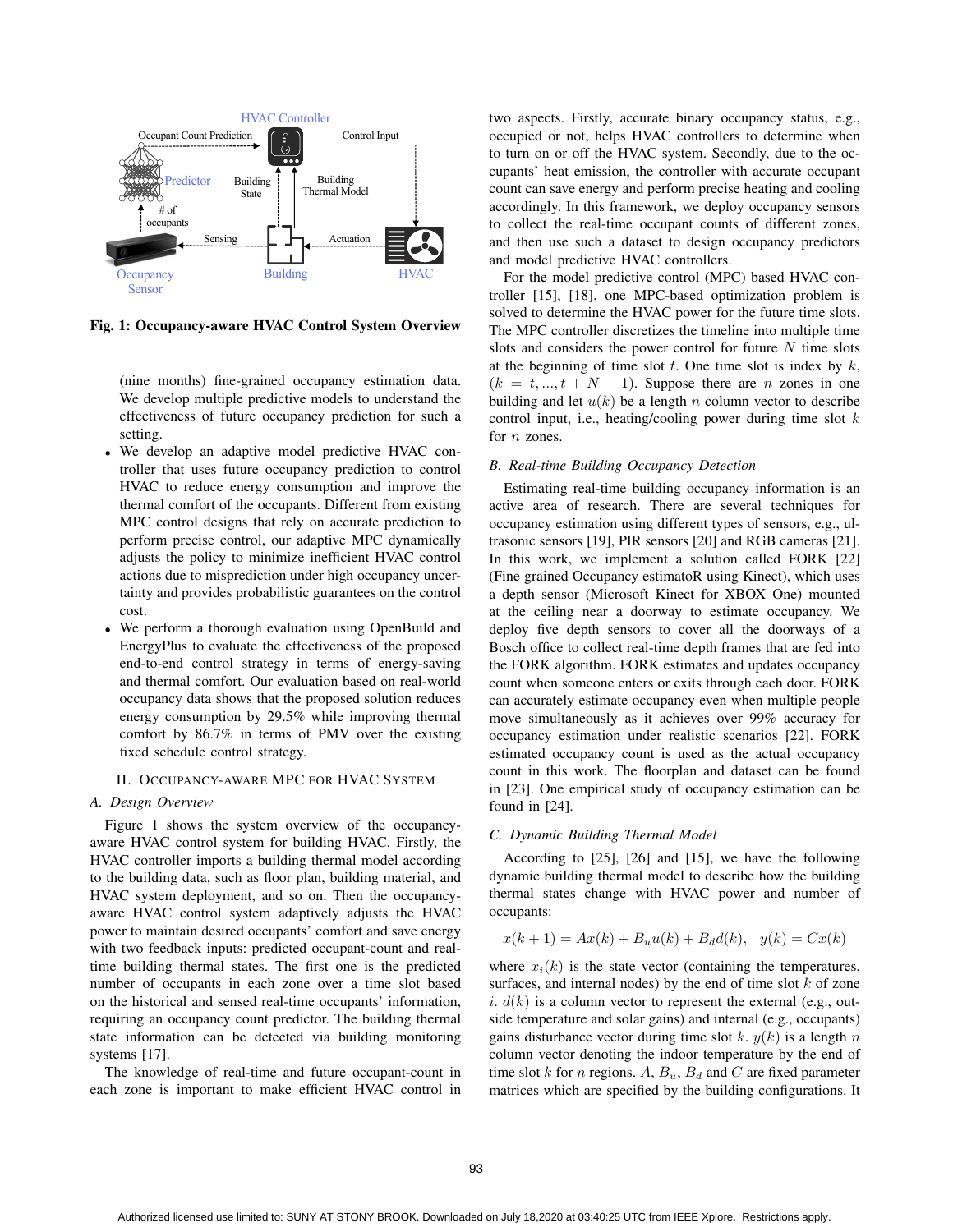is noted that these fixed parameters not only describe how the state of one zone  $i$  is affected by the state, action and disturbance of this zone, but also consider the heat exchange among zones, e.g.,  $x_i(k+1)$  is determined by a linear model of  $x(k)$ ,  $u(k)$  and  $d(k)$ , where the parameters are the *i*-th row of matrix A,  $B_u$  and  $B_d$ . In detail, some elements of  $d(k)$ represent the heat load due to occupant heat emission and the other ones describe the heat exchange with surrounding environment. Suppose each occupant emits the same amount of heat, and the indoor human heat emission is formulated as  $e_{heat} \times Occ_i(k)$ , where  $e_{heat}$  is the heat emitted by an occupant during one time slot,  $Occ<sub>i</sub>(k)$  is the actual number of occupants in zone  $i$  for time slot  $k$ . For a zone that does not exchange heat directly with the ambient, the corresponding elements in  $B_d$  are zero.

#### *D. occupant-count Predictor*

In the Model Predictive Control (MPC) framework, occupant-count is a forcing-function for the system and does not depend on any state variables except time. The effect of occupants appears in the dynamics as an internal heat gain to the thermal state of the building. If we are able to predict the number of occupants accurately for the MPC's time horizon, the controller can make informed decisions to counteract this disturbance and stabilize the thermal condition of the building. In this section, we show how statistical models that are trained on real-world data can be leveraged to predict occupancy changes: at the end of the current time slot  $t$  and with previous occupancy counts, we want to predict the future occupancy counts in zone  $i$  for the next  $N$  time slots, denoted by  $\widehat{Occ}_i(t+1), \widehat{Occ}_i(t+2), \ldots, \widehat{Occ}_i(t+N)$ .



Fig. 2: Occupancy dynamics as Time Inhomogeneous Markov Chain unrolled for one day

*1) Time-Inhomogeneous Markov Chain:* For the baseline, we model the occupancy dynamics with a Time-Inhomogeneous Markov Chain, where the state represents the occupant count and the transition between states refers to occupancy change temporally. Given the nature of occupancy, the Markov Chain is naturally time inhomogeneous: the probability distribution of the next state depends on the current state and the current time. Therefore at time slot  $t$ , the probability of the future occupant count at the next time slot being  $m_2$  given the current count  $m_1$  is  $P(\widehat{Occ}_i(t+1) = m_2|Occ_i(t) = m_1)$ .

If we fix time slot duration to be 30 minutes and occupant count to range from 0 to 50 (max count), the Time-Inhomogeneous Markov chain can be unrolled temporally as in Figure 2 in which the occupancy state of a whole day is represented as a chain of 48 states. Here, we assume the state dynamics do not differ from day to day. So the structure of the chain repeats itself after 48 states.

After we use historical occupancy data to estimate the transition probability, an N-step prediction is made by taking the expectation of future counts after N steps:  $\widehat{Occ}_i(t +$  $N) = \sum_{m_2} m_2 \times P(Occ_i(t + N) = m_2|Occ_i(t + N - 1))$  $\cdots P(\overline{Occ}_i(t+1)|Occ_i(t) = m_1)$ . It is possible that some states do not appear once in the training data but occur after training. In that case, we pick the closest state transition.

*2) Linear Regression:* The Markov Chain requires that the occupancy dynamics obey such assumptions as the Markov property, which may not be true in practice. Therefore, we also implement a linear regression model to make predictions:  $\overline{Occ}_i(t + 1) = \sum_j^T \beta_j Occ_i(t - j) + \text{bias}$ . The predicted occupancy at  $t + 1$  can be fed into the regression function again to predict the occupancy at  $t + 2$ . After unrolling for N steps, N future occupant counts are predicted. In this model, we have T coefficients  $\beta_i$  and a bias term as the parameter to be trained on.



Fig. 3: Proposed network that combines temporal and contextual features to predict the next  $N$  occupanct count

*3) Sequential & Contextual Neural Network:* Based on the preliminary analysis in [27], the occupancy dynamics are inherently non-linear. With the prolonged period of data we collected, we are able to use statistical models that have higher representative power, meanwhile generalizing well without over-fitting.

With a neural network, we cast the prediction as a regression problem. The recurrent part of a neural network is a function that takes the occupant count in  $T$  previous time slots as input and connects to the final  $N$  neurons, which represented the value of the future occupancy counts of the next  $N$  time slots. This recurrent function is shown as the rectangular box in Figure 3, which consists of two hidden layers with 32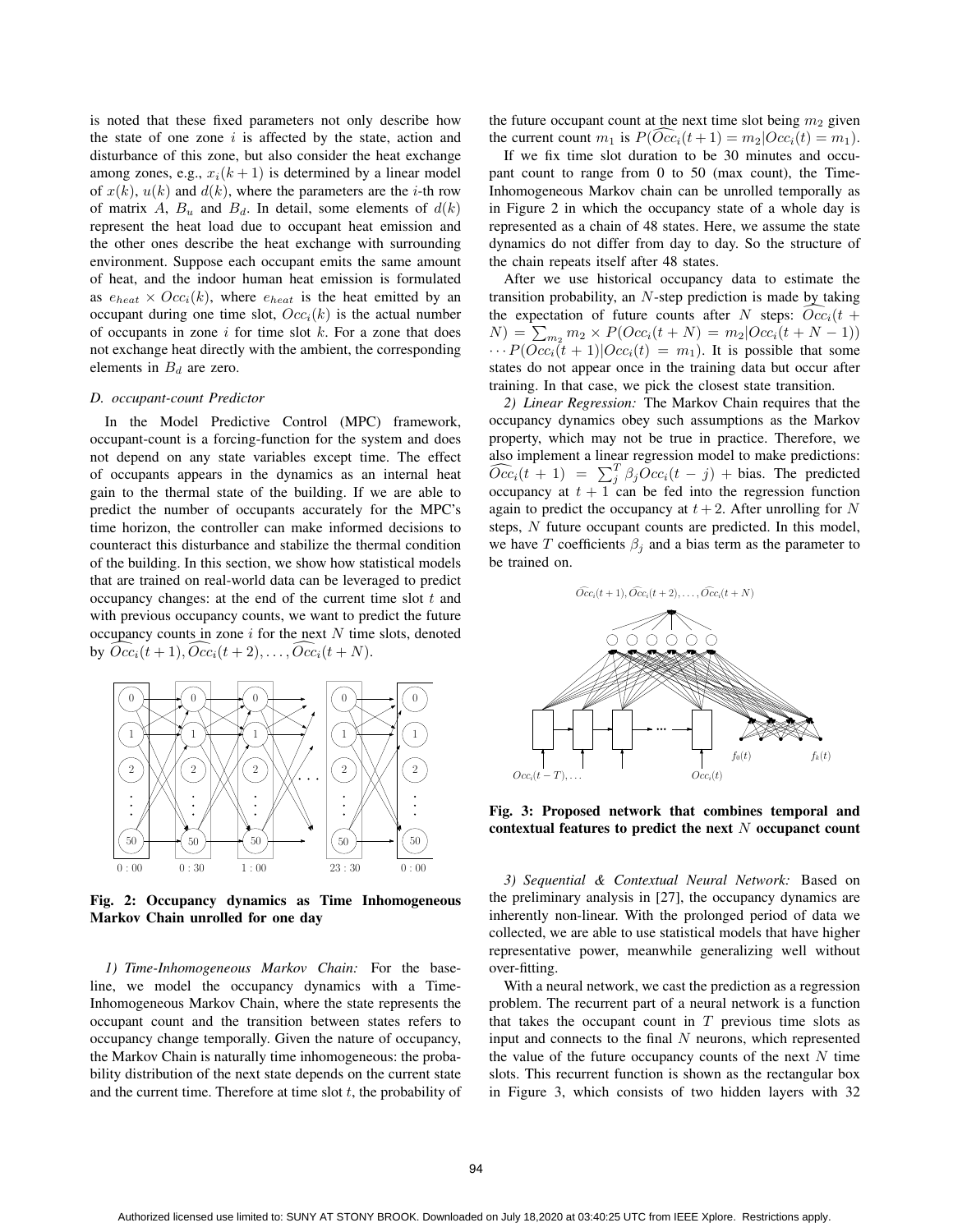units (i.e., neurons) each and ReLU activation. Besides the sequential occupant count, we also leverage other contextual information such as time of the day and day of the week in the prediction. Therefore, we have a fully-connected layer to transform the categorical feature  $f_0(t),...,f_k(t)$  to a one-hot encoding (e.g., the time of the day feature is discretized into 24 columns as hour) and again connects to the final  $N$  units. So the pyramid-like architecture in Figure 3 illustrates how we can combine the temporal and contextual information to make the final occupancy prediction at the top level. This architecture is flexible to incorporate a more categorical feature that may be available in different applications and usage of the building space.

## *E. Occupancy Aware Model Predictive Controller Design*

Our occupancy-aware model predictive controller has two objectives: minimizing HVAC energy consumption and optimizing occupant thermal comfort. At the beginning of time slot  $t$ , the model predictive controller considers the HVAC control for future N time slots and computes the HVAC power sequence in this horizon to optimize these two objectives.

Energy Consumption: Occupancy-aware MPC reduces energy waste based on occupancy prediction, especially when zero occupancy is correctly predicted during working hours, e.g., occupants arrive late in the morning or leave early in the evening. We constrain that the HVAC power for one zone  $i$ during time slot  $k$  as:

$$
U_i \le u_i(k) \le \overline{U_i}
$$

where  $U_i$  and  $\overline{U_i}$  represent the cooling and heating capacity of the building HVAC system, respectively. If  $u_i(k)$  is positive, it means the HVAC system is heating the zone; otherwise, the HVAC system is cooling the zone. The  $u_i(k)$  refers to the amount of heat flux from the HVAC system that is acting on the zone. Because larger values of  $u_i(k)$  would imply more HVAC energy consumption, we use the L1-norm of  $u_i(k)$  as a proxy of energy consumption, which is also used in [28]. The total power consumption is represented as  $\sum_{k=t}^{t+N-1} \sum_{i=1}^{n} |u_i(k)|$ .

Occupant Thermal Comfort: Predicted Mean Vote (PMV) is a common comfort measurement, which is standardized in ISO 7730 [29]. The PMV model estimates the average occupants' comfort level using a function  $PMV(\cdot)$  [30]:  $PMV(M, T_a, T_r, v, P_a, I_{cl})$ , where M is the metabolic rate of the occupant;  $T_a$  is the air temperature;  $T_r$  is the mean radiant temperature (set equal to  $T_a$ ); v is the relative air velocity;  $P_a$  is the relative humidity; and  $I_{cl}$  is the clothing insulation factor of the occupant. The range of PMV is between -3 (cold) and 3 (hot), where 0 is neutral. To simplify the description, let  $PMV_i(k)$  to describe the individual occupant comfort for zone  $i$  in time slot  $k$ .

To make HVAC work efficiently, we consider the weighted occupants' comfort, meaning: (i) we ensure occupants' thermal comfort if the zone is occupied, and (ii) the more more occupants there are in the zone, the more comfortable the indoor environment becomes. Our objective for providing group occupants' comfort is formulated as:  $\sum_{k=t}^{t+N-1} \sum_{i=1}^{n} Occ_i(k)|PMV_i(k)|.$ 

There exists a trade-off between the two objectives. For example, if the outside weather is cold, e.g., below  $0^{\circ}$ C, to make occupants comfortable, HVAC needs to heat the zones. However, this would induce high energy cost. Therefore, we use one weight  $\beta$ , to sum up and balance the two objectives, and the problem for our model predictive HVAC controller is formulated as:

$$
\min_{u(k),x(k)} \sum_{k=t}^{t+N-1} \sum_{i=1}^{n} (|u_i(k)| + \beta \text{ Occ}_i(k) |PMV_i(k)|)
$$
\n
$$
\text{s.t. } x(k+1) = Ax(k) + B_u u(k) + B_d d(k)
$$
\n
$$
y(k) = Cx(k)
$$
\n
$$
\underbrace{U_i \le u_i(k) \le \overline{U_i}} \tag{1}
$$

where  $U_i \leq u_i(k) \leq \overline{U_i}$  constrains the HVAC power for each zone *i*. Let  $P(Occ(t))$  denote the above Problem (1) with actual occupant-count  $Occ(t) = \{Occ_i(k) | 1 \leq i \leq$  $n, t \leq k \leq t + N - 1$ . However, at the beginning of time slot t, the actual occupant-count  $Occ(t)$  is unknown for our controller. Therefore, predicted occupant-count is used as the input parameters of the MPC to determine the HVAC power and the model predictive HVAC control problem is denoted as  $\mathbf{P}(\widehat{Occ}(t))$ , where  $\widehat{Occ}(t) = {\widehat{Occ}_i(k)} | 1 \leq i \leq$  $n, t \leq k \leq t + N - 1$ . In this work, we use the previous three predictors: time-inhomogeneous Markov chain, linear regression, and sequential & contextual neural network to predict  $\widehat{Occ}(t)$  based on the historical collected data and realtime occupancy information at the beginning of time slot t.

Although there are some other papers [31], [32], [33] proposing model predictive HVAC controllers using occupancy prediction, their objectives are only reducing the HVAC energy consumption while bounding the indoor temperature within one range, which usually sets the temperature as the feasible extreme values and does not provide satisfied human comfort.

Since our objective and constraints are convex functions, it can be solved by existing solvers, such as Gurobi [34], which is used in OpenBuild [25].

# III. ADAPTIVE MODEL PREDICTIVE HVAC CONTROLLER DESIGN

# *A. Empirical MPC Control Performance Analysis*

Based on the previous description, the occupancy-aware model predictive HVAC controller determines the power for each zone based on the predicted occupancy count for future

|           |            | Prediction of occupancy |                |  |
|-----------|------------|-------------------------|----------------|--|
|           |            | unoccupied              | occupied       |  |
| Truth of  | unoccupied | True negative           | False positive |  |
| occupancy | occupied   | False negative          | True positive  |  |

TABLE I: Misprediction classification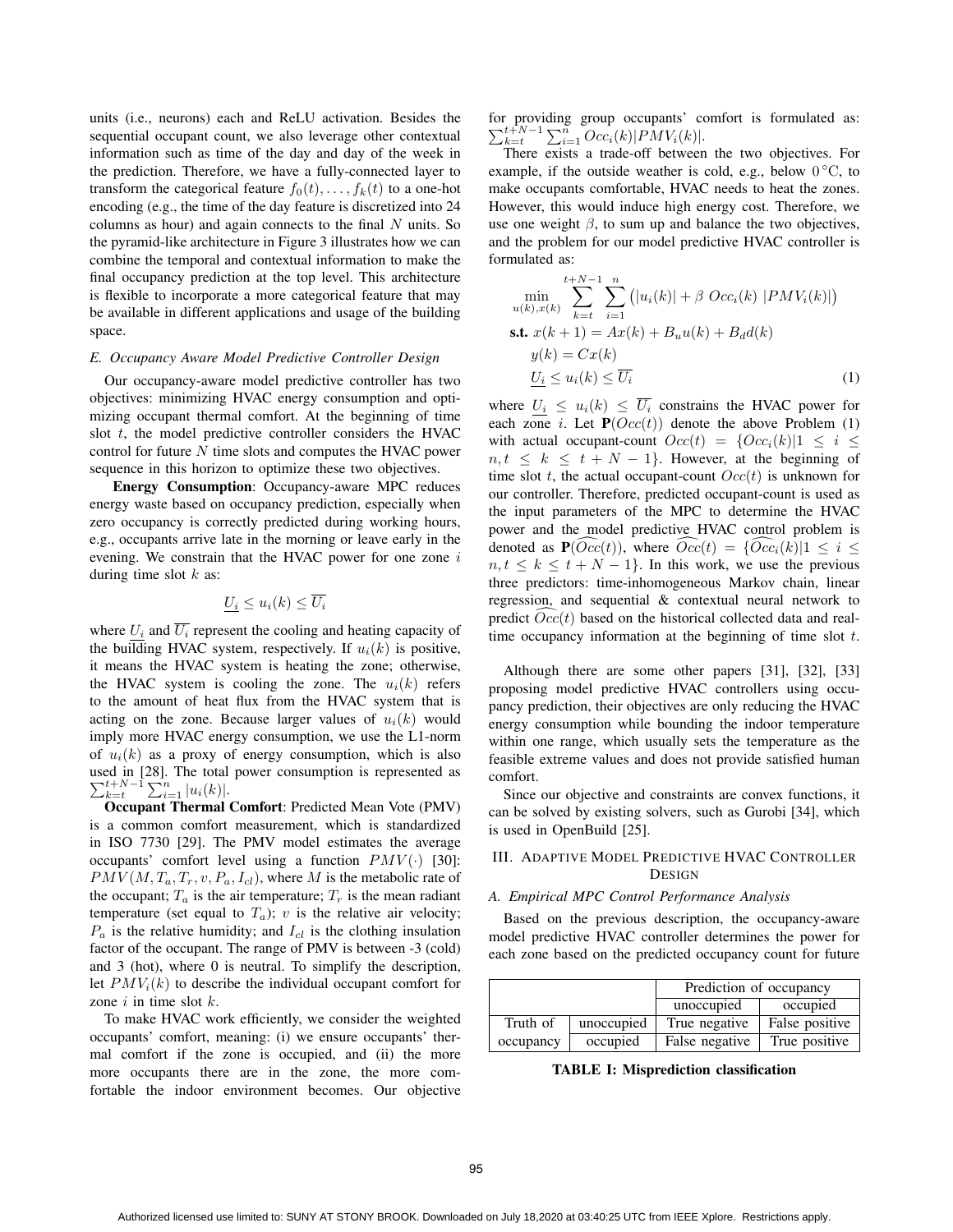

Fig. 4: Performance of Inhomogeneous Markov Predictor Fig. 5: Performance of Linear Regres-Fig. 6: Performance of Sequential & Chain sion Predictor Contextual Neural Network Predictor



Fig. 7: Average occupant-count over one day for six months

time slots. However, its performance is significantly affected by prediction accuracy due to occupancy pattern uncertainty. To understand its impact, we conduct an empirical analysis using the real-world data collected.

*1) Prediction accuracy:* We first define misprediction and misprediction on occupant-count. Misprediction means the predictor mispredicts the occupied or unoccupied status for the future time slots, and the misprediction on occupant-count is where the predictor estimates the number of occupants in one zone for the future time slots incorrectly. Then we have two measurement metrics: misprediction type distribution and prediction error to measure the performance of one predictor. We classify the misprediction into four categories: false positive, false negative, true positive and true negative, which is shown in Table I. If both truth and prediction of occupancy are occupied, the misprediction type is marked as true positive. If both truth and prediction of occupancy are unoccupied, the misprediction type is marked as true negative. If the predictor mispredicts occupied as unoccupied or unoccupied as occupied, we note the misprediction as false negative or false positive, respectively. The prediction error is used to measure the misprediction on occupant-count and it is equal to the absolute value of the difference between the predicted number of occupants and the ground truth.

Figures 4, 5, and 6 show the performance of three predictors, respectively. Since predicting the occupancy status correctly does not influence the control performance, we combine true positives and true negatives as true. It can be observed that each predictor incorrectly predicts the occupancy index at the beginning and end of the day with a probability of up to 40.2%. Meanwhile, during the working hours of a day, the predicted occupancy index is always true, whereas, the predictor error is small at the beginning and end of the day and is large during the working hours. For example, the actual occupantcount over one day is shown in Figure 7 and we see that there are few occupants in the zone during the large misprediction probability period, which is why the predictor mispredicts the occupancy status with a higher probability compared with the probability during the high occupant density period. The occupancy pattern variation over months in Figure 7 can be explained as follows. Interns joining in the Summer causes an increase of occupancy count from April to May to June. The reason for smaller occupancy count in February, March, and April compared to January is because employees return to work in January after holidays. However, in February, March, and April, some of them need to do traveling to different offices and conferences. Sometimes they need to work from home due to winter conditions. The occupancy count is also affected due to incoming visitors and events hosted in the office.

*2) HVAC control performance assessment :* After analyzing the prediction accuracy of the three predictors, we study the performances of an occupancy-aware MPC controller with any of the three predictors.

At first, we define one measurement metric: the energy efficiency times effective PMV improvement to measure the combination of energy efficiency and how much occupant comfort is offered. We conduct several steps to calculate energy efficiency and effective PMV improvement for time slot  $k$ : (i) based on the actual detection of occupant-count in time slot k,  $Occ<sub>i</sub>(k)$  and the initial building state  $x(k - 1)$ , we solve the one time slot version of Problem (1) to decide the optimal HVAC power  $u_i(k)$  and comfort value  $PMV_i(k)$ ; (ii) we calculate the energy efficiency and effective PMV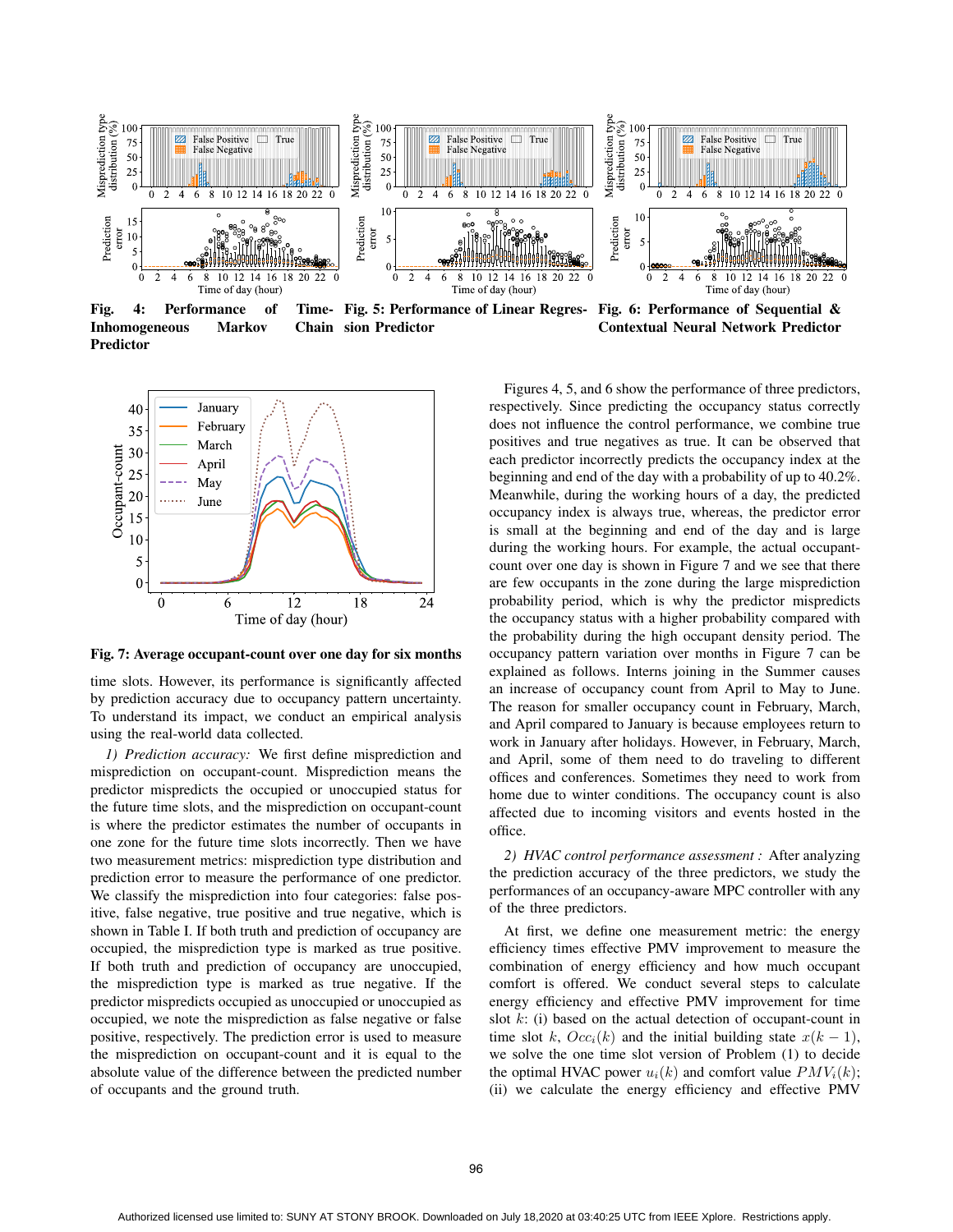

Fig. 8: Performance of MPHC using predicted occupant-count (neural network) and ground truth over 4 days

improvement as follows:

Energy efficiency =  $\int \min\{u_i(k), \hat{u}_i(k)\}$  $\frac{i}{\hat{u}}$ if  $\widehat{u}_i(k) \neq 0$ if  $\widehat{u}_i(k)=0$  $\frac{E_{\text{effective}}}{E_{\text{imp}}}=$  $\begin{cases} | & \text{if } u_i(k) = 0 \end{cases}$ <br> $\left| \widehat{PMV}_i(k) - F \right|$  if  $Occ_i(k) \neq 0$ 3 if  $Occ_i(k) = 0$ 

where  $F$  is the extreme value of PMV  $(-3)$  for cold and 3 for hot). The idea behind this measurement metric is that if HVAC consumes the energy while the zone is unoccupied, its efficient energy consumption ratio is 0 because the optimal energy consumption is 0, and if there are occupants, the control performance is determined by the PMV improvement and energy efficiency regarding the model predictive HVAC control using true occupant-count.

*3) Performance of MPHC using three predictors:* We show the control traces of the MPC-based HVAC Controller (MPHC) using predicted occupant-count and ground truth over four days in Figure 8.

Due to the space limit, we only show the performance of using the Sequential & Contextual Neural Network (NN)

|           | Large misprediction        |          | Small misprediction |            |
|-----------|----------------------------|----------|---------------------|------------|
|           | probability period         |          | probability period  |            |
|           | Energy (kWh)<br><b>PMV</b> |          | Energy (kWh)        | <b>PMV</b> |
| <b>GT</b> | 54.26                      | $-0.159$ | 36.08               | $-0.052$   |
| МC        | 71.08                      | $-0.130$ | 28.66               | $-0.050$   |
| LR        | 72.54                      | $-0.099$ | 27.50               | $-0.043$   |
| <b>NN</b> | 79.03                      | $-0.094$ | 25.50               | $-0.041$   |

TABLE II: HVAC controller performance comparison using different predictors for one day (GT: ground truth; NN: sequential & contextual neural network; LR: linear regression; MC: Time-Inhomogeneous Markov Chain)



# Fig. 9: Adaptive Model Predictive HVAC Control Architecture

predictor, and the details of the experiment setting are described in Section IV. It can be observed that due to the false positive prediction, the controller heats the zone when it is unoccupied, wasting energy, as highlighted in red in the bottom sub-figure. Meanwhile, the prediction-based controller also sacrifices occupants' comfort by closing the HVAC when it makes the false negative prediction, as highlighted in blue in the bottom sub-figure. We partition one day into two periods: large misprediction probability period and small misprediction probability period according to the misprediction probability distribution. Table II shows the performance of the HVAC controller using ground truth or different predictors in terms of energy consumption and average weighted PMV during a different period of one day. During the period with large misprediction probability, using ground truth saves more energy and gives slightly worse occupants comfort compared with using prediction. Based on Figure 8 and Table II, it is concluded that the prediction-based HVAC controller wastes the energy and provides a little better occupants comfort due to its large false positive or false negative misprediction probability in some time periods.

## *B. Adaptive Controller Design*

As described in Section II-E, there are two objectives of HVAC control, minimizing energy consumption and maxi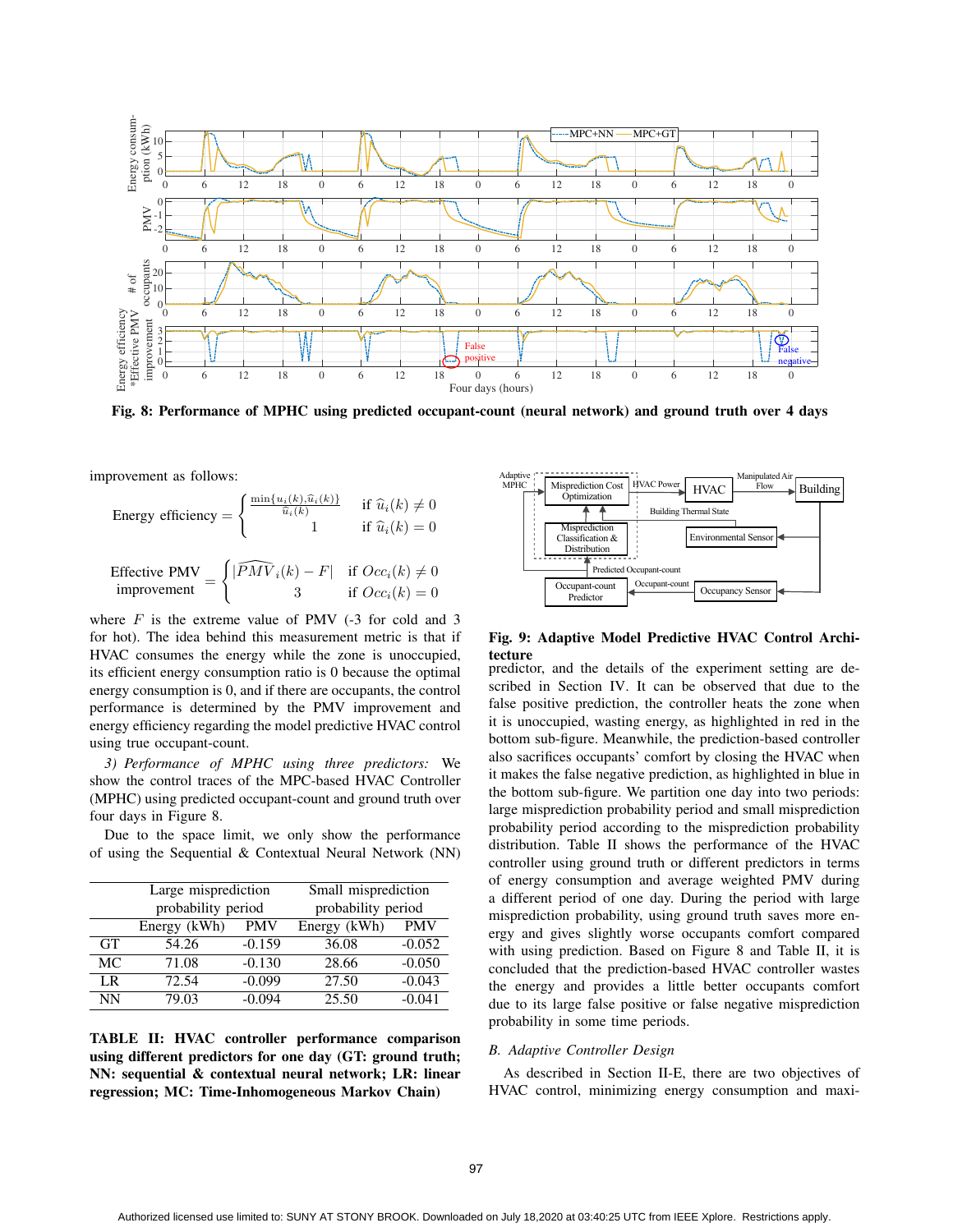mizing group occupants comfort, and there exists a tradeoff between these two objectives. Ideally, an optimal controller should aim at minimizing energy consumption if there is no occupant in one time slot and consider minimizing one weighted sum of energy consumption and group occupant comfort for a time slot with occupants. However, due to the misprediction, the existing controller using predicted occupant-count optimizes HVAC control with incorrect objectives. Therefore, in order to handle the misprediction, especially the random false positive/negative case, the controller should determine the HVAC power, which is robust to the misprediction and introduces the minimum misprediction cost.

To make our control decisions robust to the random misprediction, we design an adaptive model predictive HVAC controller (MPHC), adapting to the misprediction type distribution and corresponding misprediction cost in the different time slot. The control diagram is shown in Figure 9, which has a closed control loop. The adaptive MPHC determines the HVAC power, which further changes the temperature of manipulated airflow and building thermal states. The occupancy sensors sense the occupants' events and calculate the actual occupantcount, which is used to predict the future number of occupants by the predictor. The environmental sensors detect and output the real-time building thermal state. This information from occupant-count predictor and environmental sensors is forwarded to our adaptive MPHC as feedback to improve control efficiency. The main idea behind our adaptive MPHC is for one upcoming time slot we first generate the misprediction type distribution by sampling the historical prediction and true occupant-count information. Then based on the misprediction type distribution and predicted occupant-count information for a given time slot, we determine the HVAC power by minimizing the misprediction cost expectation.

Misprediction classification and distribution: This part mainly updates misprediction type distribution in the different time slots of the day based on the real-time collected prediction and actual occupant-count data. For the upcoming  $N$  time slots, we first sample the historical prediction and true occupancy status data at the same time of day and then count the frequency of different types of misprediction. Let  $p_i^{tn}(k)$ ,  $p_i^{fp}(k)$ ,  $p_i^{fn}(k)$  and  $p_i^{tp}(k)$  be the probability that the misprediction types true negative, false positive, false negative and true positive exist in zone  $i$  for time slot  $k$ , respectively. The distribution of these four types of misprediction is forwarded to the misprediction cost optimization part.

Misprediction cost optimization: As shown in Section III-A, the MPHC solving problem  $\mathbf{P}(\widehat{Occ}(t))$  is sensitive to the misprediction when there is a large probability of false positive/negative misprediction due to the incorrect weight between two objectives. Hence, our misprediction cost optimization part aims at determining the HVAC power to minimize the misprediction cost expectation based on the probability of predicting the occupancy status correctly or incorrectly for a given predicted status.

Let us recall our model predictive HVAC control objective with true occupant-count  $Occ<sub>i</sub>(k)$  for zone i in time slot k, defined as

$$
J_i(k) = |u_i(k)| + \beta Occ_i(k)|PMV_i(k)|
$$

However, at the beginning of time slot  $k$ , we only have the predicted occupant-count for future  $N$  time slots and  $n$  zones. wever, at the beginning of time slot k, we only have the edicted occupant-count for future N time slots and n zones.<br>Let  $\hat{u}_i(k)$  and  $\widehat{PMV}_i(k)$  be the energy consumption and

PMV when using  $\widehat{Occ}_i(k)$  to solve problem (1) for zone i and time slot k. Here, the control objective value with  $\hat{u}_i(k)$  and  $\widehat{Occ}_i(k)$  is defined as if the control objective value<br>defined as  $\widehat{J}_i(k) = |\widehat{u}_i(k)| + \beta Occ_i(k)|\widehat{PMV}$ 

$$
\widehat{J}_i(k) = |\widehat{u}_i(k)| + \beta Occ_i(k)|\widehat{PMV}_i(k)|
$$

Then the misprediction cost is defined as  $\Delta J_i(k) = \hat{J}_i(k)$  –  $J_i(k)$ .

The misprediction cost expectation for zone  $i$  and region  $k$ is defined as:

$$
\mathbf{E}(\Delta J_i(k)) = \frac{p_i^{fp}(k)\Delta J_i^{fp}(k)}{p_i^{fp}(k) + p_i^{tp}(k)} + \frac{p_i^{tp}(k)\Delta J_i^{tp}(k)}{p_i^{fp}(k) + p_i^{tp}(k)}
$$
\n
$$
\mathbf{or} = \frac{p_i^{tn}(k)\Delta J_i^{tn}(k)}{p_i^{tn}(k) + p_i^{fn}(k)} + \frac{p_i^{fn}(k)\Delta J_i^{fn}(k)}{p_i^{tn}(k) + p_i^{fn}(k)}
$$
\n(2)

According to the predicted occupancy status information, we have the different mathematical equations of misprediction cost expectation.  $\Delta J_i^{fp}(k)$ ,  $\Delta J_i^{fn}(k)$ ,  $\Delta J_i^{tp}(k)$  and  $\Delta J_i^{tn}(k)$ are the misprediction cost of different type of misprediction, and we will discuss how to calculate them one by one.

As shown in Table I, for both true negative and false positive misprediction, there is no occupant in the zone, so the misprediction cost should be the wasted energy, i.e.,

$$
\Delta J_i^{tn}(k) = |\widehat{u}_i(k)|, \quad \Delta J_i^{fp}(k) = |\widehat{u}_i(k)| \tag{3}
$$

For true positive prediction, the objective value deter-For true positive prediction, the objective value deter-<br>mined by our control decision  $\hat{u}_i(k)$  is  $\hat{J}_i(k) = |\hat{u}_i(k)| + \beta \widehat{Occ}_i(k)|\widehat{PMV}_i(k)|$ , where we use the predicted value  $\beta\widehat{Occ}_i(k)|\widehat{PMV}_i(k)|$ , where we use the predicted value  $\widehat{Occ}_i(k)$  as the actual value since the predictor makes true positive prediction. If the occupancy status is correctly predicted as occupied, the optimal HVAC power in zone  $i$  during time slot k is also influenced by the other  $nN - 1$  decision variables in MPC. Therefore, we define the optimal objective value of zone  $i$  and time slot  $k$  with true positive prediction as the expected optimal objective value with  $2^{nN-1}$  possible cases. For case  $1 \le j \le 2^{nN-1}$ , let  $P_j$  be the probability that this case exists. Given the case with certain correct or incorrect prediction information, we can determine the MPHC problem formulation and calculate the optimal objective value, denoted by  $J_{i,j}(k)$ . Then we have  $J_i^{tp}(\hat{k}) = \sum_{j=1}^{2^{nN-1}} P_j J_{i,j}(k | I_i(k)) =$ true positive), where  $I_i(k)$  is one indicator function to show the misprediction type. The misprediction cost is defined as:<br>  $\Delta J_i^{tp}(k) = |\hat{u}_i(k)| + \beta \widehat{Occ}_i(k)|\widehat{PMV}_i(k)|$ 

$$
\Delta J_i^{tp}(k) = |\widehat{u}_i(k)| + \beta \widehat{Occ}_i(k) |\widehat{PMV}_i(k)|
$$
  
 
$$
- \sum_{j=1}^{2^{nN-1}} P_j J_{i,j}(k | I_i(k) = \text{true positive}) \quad (4)
$$

In the above function,  $J_i^{tp}(k)$  is one pre-computed constant value for given prediction and misprediction distribution of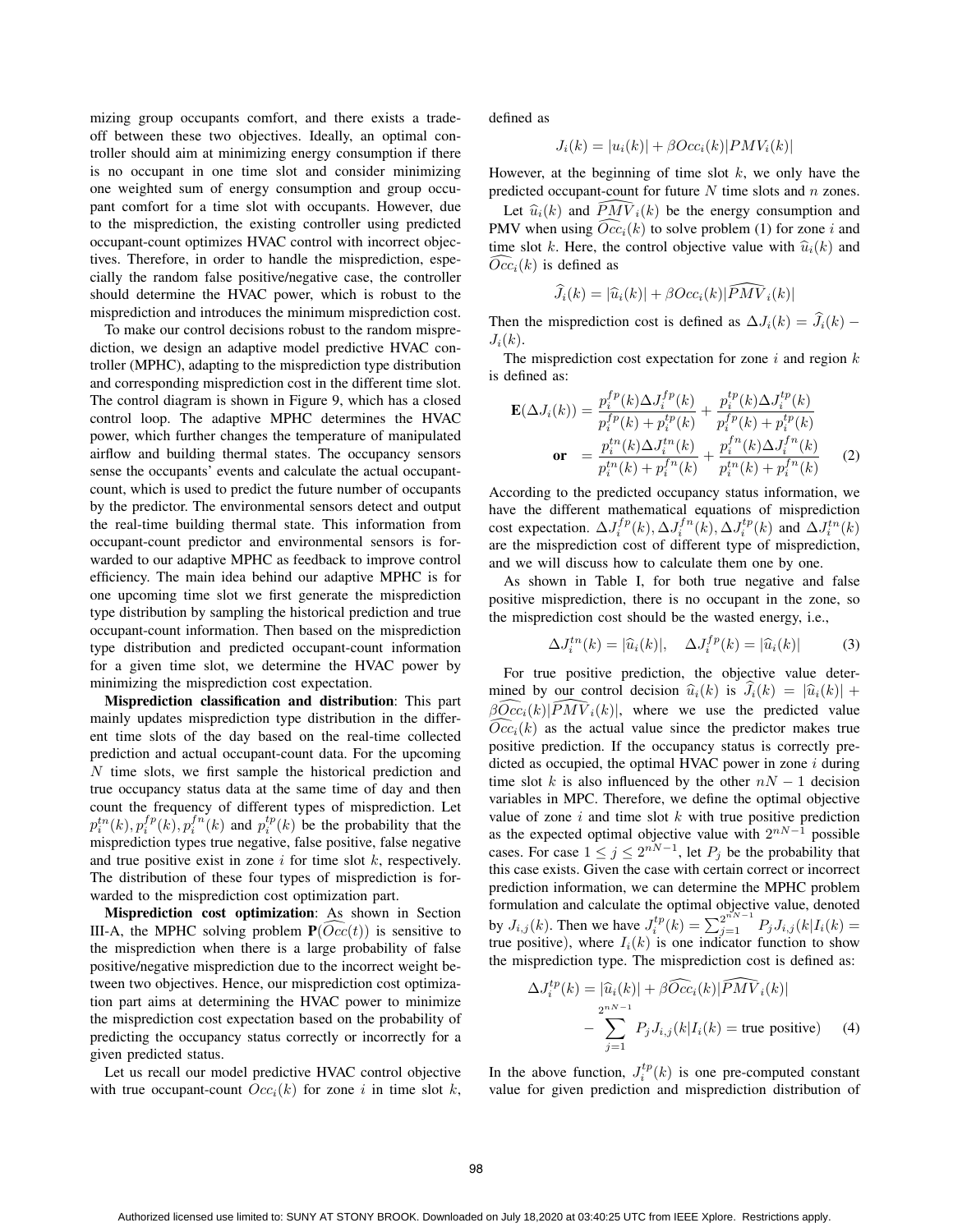# Algorithm 1: *Adaptive model predictive HVAC controller real-time HVAC power control*

- **Input:** Time horizon  $N$  time slots; number of zones  $n$ ; weight decided by building managers to balance two objectives  $\beta$ .
- **Output:** Control decision:  $u_i(k)$ ,  $1 \le i \le n$ ,  $t \leq k \leq t+N-1$
- 1: while At the beginning of every time slot  $t$ , denoted as t-th time slot do
- 2: Update the initial building thermal state  $x(t-1)$ ;
- 3: Update the predicted occupant-counts in the upcoming N time slots of *n* zones, denoted as  $\widehat{Occ}(t)$ ;
- 4: Update the misprediction type distribution  $p_i^{tn}(k)$ ,  $p_i^{fp}(k)$ ,  $p_i^{fn}(k)$  and  $p_i^{tp}(k)$  for the future N time slots and *n* zones.
- 5: According to predicted occupant-count  $\widehat{Occ}_i(k)$  and misprediction type distribution, update the total misprediction cost expectation  $\sum_{i,k} \mathbf{E}(\Delta J_i(k))$  by Equation (2).
- Solve problem (6) to determine the HVAC power  $\widehat{u}_i(k)$  for  $1 \leq i \leq n$  and  $t \leq k \leq t + N - 1$ .
- 7: end while
- 8: return HVAC power decisions

 $n$  zones and N time slots and  $\widehat{PMV}_i(k)$  is also one linear function related to  $\hat{u}_i(k)$ . Therefore,  $\Delta J_i^{tp}(k)$  is one linear function of  $\hat{u}_i(k)$ .

For false negative prediction,  $\widehat{J}_i(k)$  =  $|\widehat{u}_i(k)|$  + function of  $\hat{u}_i(k)$ .<br>
For false negative prediction,  $\hat{J}_i(k) = |\hat{u}_i(k)| + \beta |P\hat{M}V_i(k)|$ , where we use  $Occ_i(k) = 1$  since the predictor infers the status as unoccupied. The optimal objective value of time slot k and zone i, denoted as  $J_i^{fn}(k)$ , is also one of time stot *k* and zone *i*, denoted as  $J_i$  (*k*),<br>expected optimal objective value. Its equation is:<br> $\Delta J_i^{fn}(k) = |\hat{u}_i(k)| + \beta |\widehat{PMV}_i(k)|$ 

$$
\Delta J_i^{fn}(k) = |\widehat{u}_i(k)| + \beta |\widehat{PMV}_i(k)|
$$
  

$$
-\sum_{j=1}^{2^{nN-1}} P_j J_{i,j}(k|I_i(k) = \text{false negative})
$$
 (5)

This equation is also one linear equation related to HVAC power  $\widehat{u}_i(k), 1 \leq i \leq n, 1 \leq k \leq N$ .

Our objective is minimizing the total misprediction cost expectation over  $N$  time slots and  $n$  zones, defined as  $\sum_{i=1}^{n} \sum_{k=t}^{t+N-1}$  **E**( $\Delta J_i(k)$ ). According to Equation (2),  $\mathbf{E}(\Delta J_i(k))$  is linear to  $\Delta J_i^{fp}(k)$  and  $\Delta J_i^{tp}(k)$  or  $\Delta J_i^{tn}(k)$ and  $\Delta J_i^{f_n}(k)$ . Based on the previous definition of these four variables, they are linear to the control decision variables  $\hat{u}_i(k)$ . Therefore, our objective function is linear to HVAC power  $\hat{u}_i(k)$ . The problem of determining the HVAC power to minimize the total misprediction cost is formulated as follows:

$$
\min_{\widehat{u}(k),\widehat{x}(k)} \sum_{k=t}^{t+N-1} \sum_{i=1}^{n} \mathbf{E}(\Delta J_i(k))
$$
\n**s.t.**  $\widehat{x}(k+1) = A\widehat{x}(k) + B_u \widehat{u}(k) + B_d \widehat{d}(k)$   
\n $\widehat{y}(k) = C\widehat{x}(k), \quad \underline{U_i} \le \widehat{u}_i(k) \le \overline{U_i}, \quad (2) \sim (5)$  (6)

Since the objective function of the total misprediction cost minimization problem is linear to our decision variables and all the constraints are also linear, problem (6) is convex and can be solved using the convex optimizer.

The pseudo-code of the adaptive model predictive HVAC controller algorithm is shown in Algorithm 1. At the beginning of each time slot  $t$ , we first update the building thermal state and predict the occupant-count for the future  $N$  time slots in  $n$  zones. Then the misprediction classification and distribution part updates the probability of the different types of misprediction for  $N$  time slots and  $n$  zones. Thirdly, according to the predicted occupant-count and misprediction type distribution, we update our objective of minimizing the total misprediction cost expectation. Finally, we solve the problem (6) to determine the optimal HVAC power, which is robust to the random misprediction.

Based on the empirical performance analysis of predictors and MPC control, during the time slots with small misprediction probability, the occupancy-aware MPC control shows very close performance compared with MPC using true occupantcount. However, for the time slots with large misprediction probability, due to the small true number of occupants, it is hard to estimate the occupancy status with high accuracy. Our probability-based adaptive MPHC essentially offers a probabilistic guarantee that if  $\epsilon$  percentage of all misprediction type data follows the sampled misprediction type distribution, our solution can minimize the total misprediction cost of  $\epsilon$ percentages of future time slots. According to the law of large numbers, with long-term occupancy data, the  $\epsilon$  percentage of time slots' mispredictions gets close to the true distribution. Therefore, our solution can minimize the misprediction cost expectation over time.

# IV. EVALUATION

## *A. Evaluation of Prediction Accuracy*

We deployed occupancy sensors in a commercial building to collect data for learning and prediction of occupancy. The description of the dataset is shown in Table III. After collecting over nine months of data, there were around 90,000 events in total. Each event is represented by a tuple (date, time, occupancy count) in the dataset.

To investigate the effectiveness of the various occupancy prediction models, we first perform an offline training that uses one month of occupancy data as training data. Then we evaluate the trained model with six months of testing data. The mean average error (MAE) and root mean square error (RMSE) is reported in Table IV. The model of neural network is: input→dense (32 units)→ReLu→dense (32 units)→ReLu→output. The number of epochs is 30, the loss function is mean square error and the optimizer is Adam. Our proposed neural network is able to perform very well in both

| Collection Period | $2015/08/26 \sim 2016/06/07$         |
|-------------------|--------------------------------------|
| Events            | >90,000                              |
| Format            | [date,time,real-time occupant-count] |

TABLE III: Dataset of occupants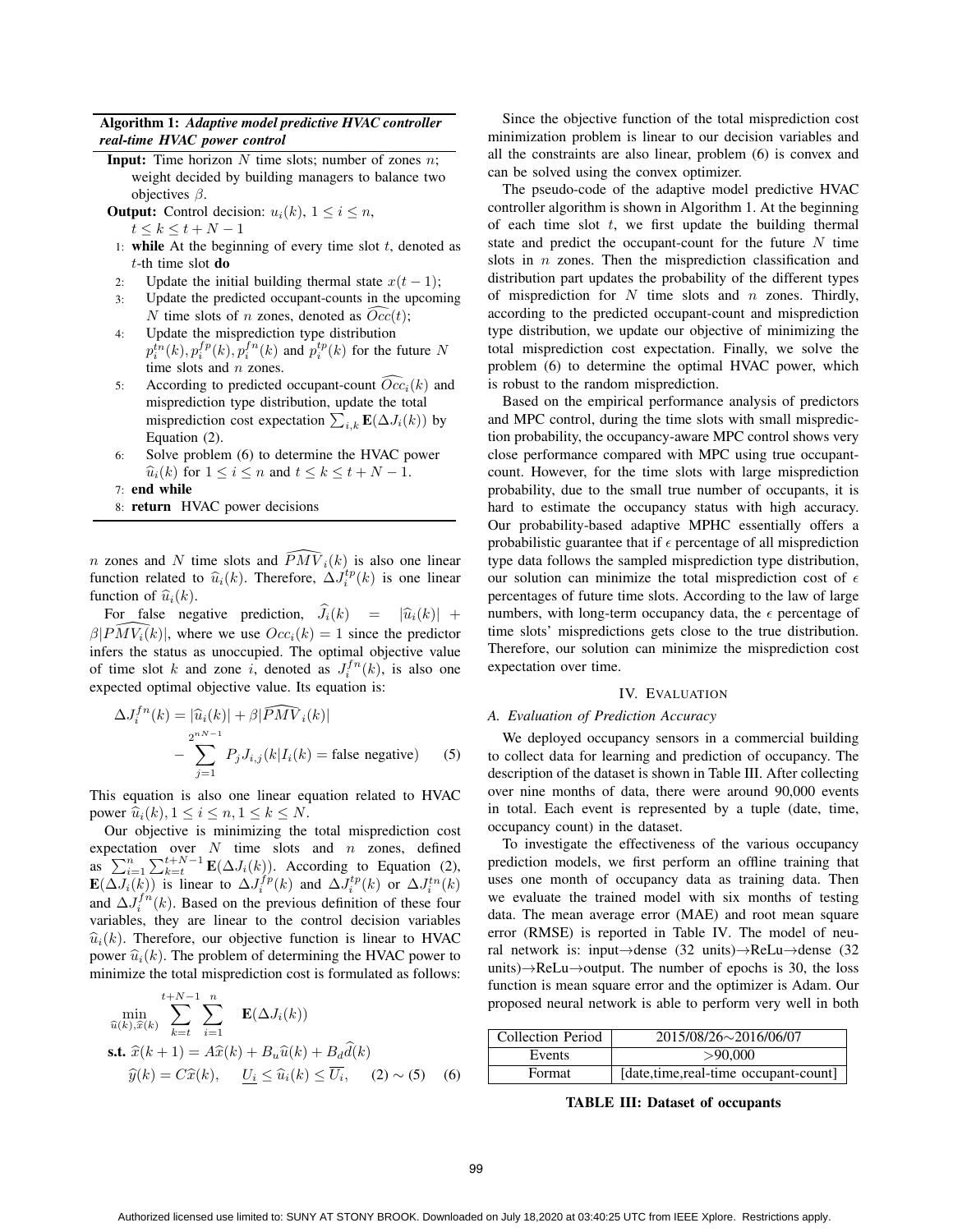| Granularity= 30 minutes, Horizon= 4 slots (2 hours) |             |             |        |  |
|-----------------------------------------------------|-------------|-------------|--------|--|
| Models                                              |             | Main office | Warhol |  |
| <b>MAE</b><br>MC                                    |             | 1.64        | 0.41   |  |
|                                                     | <b>RMSE</b> | 3.09        | 0.98   |  |
| LR                                                  | <b>MAE</b>  | 1.46        | 0.44   |  |
|                                                     | <b>RMSE</b> | 2.69        | 0.92   |  |
| <b>NN</b>                                           | <b>MAE</b>  | 1.43        | 0.42   |  |
|                                                     | <b>RMSE</b> | 2.60        | 0.9    |  |

TABLE IV: Prediction accuracy of Time Inhomogeneous Markov Chain (MC), Linear Regression (LR) and Sequential Contextual Neural Network (NN)

metrics. Note that the main office in our dataset is a mediumsized commercial space that can possibly host 50 people. This accurate prediction made by our models, will be beneficial for the model predictive controller, as shown in the later evaluation section.

We also evaluate how the freshness of the data will affect the prediction result in an online setting. To perform online training, we re-train our model every day using all the data we have by this day. The prediction accuracy over months of the main office is shown in Table V. It is observed that the neural network-based model improves the RMSE from 2.23 to 2.03. However, it performs worse in May and June, which is because the occupancy pattern changes a lot from May, meaning that the previous knowledge does not hold accurately for these two months. This observation aligns with the empirical analysis that the distribution of occupancy in the office space may shift in the year and we need to update our belief regularly.

## *B. Evaluation of Adaptive Model Predictive HVAC Controller*

*1) Evaluation Setup:* We perform a data-driven simulation to evaluate and compare the quantitative performance of the following controllers: (i) OBSERVE [12]: at first, it estimates the future occupancy information using Markov Chain model, and then sets up the temperature set point based on the different predicted occupancy status. It works from 5 am to the end of the day. It aims to make PMV be close to 0 if the zone is occupied; otherwise, the temperature is set to make PMV be close to -0.5. (ii) Fixed Schedule: At the beginning of each time slot, it detects the current indoor temperature and decides the HVAC power during this time slot to make the future PMV value close to 0. The controller works between 6 am and 11 pm, and it does not predict any future binary occupancy

|      | <b>NN</b>  |                                     | <b>MCT</b> |             |            | <b>LRT</b>      |  |
|------|------------|-------------------------------------|------------|-------------|------------|-----------------|--|
|      | <b>MAE</b> | <b>RMSE</b>                         | <b>MAE</b> | <b>RMSE</b> | <b>MAE</b> | <b>RMSE</b>     |  |
| Jan. | 1.28       | 2.23                                | 1.32       | 2.44        | 1.23       | 2.19            |  |
| Feb. | 1.26       | 2.21                                | 1.47       | 2.69        | 1.24       | 2.27            |  |
| Mar. | 1.25       | 2.11                                | 1.40       | 2.53        | 1.18       | 2.04            |  |
| Apr. | 1.21       | 2.03                                | 1.33       | 2.32        | 1.18       | 2.01            |  |
| May  | 1.83       | 3.37                                | 1.84       | 3.44        | 1.57       | 2.88            |  |
| Jun. | 3.11       | 5.47                                | 3.83       | 6.64        | 2.46       | 4.37            |  |
|      |            | <b>TABLE V: Prediction accuracy</b> |            | over        |            | months of three |  |

predictors

|                      |           | Energy (kWh)  | <b>PMV</b>              |  |
|----------------------|-----------|---------------|-------------------------|--|
| <b>MPHC</b><br>$+OC$ | <b>NN</b> | 104.53        | $-0.046$                |  |
|                      | MC        | 99.74         | $-0.058$                |  |
|                      | I R       | 100.04        | $-0.048$                |  |
| Adaptive             | <b>NN</b> | 89.35 (15.3%) | $-0.052$ ( $-0.026$ °C) |  |
| <b>MPHC</b>          | МC        | 88.01 (11.8%) | $-0.068 (-0.037 °C)$    |  |
|                      | LR        | 87.59 (12.4%) | $-0.056$ $(-0.029$ °C)  |  |

TABLE VI: Average one-day energy consumption and PMV over six months with different predictors

information or occupancy count. (iii) MPHC+Binary: At the beginning of each time slot, it first predicts whether the zone is occupied or unoccupied in the following time horizon. Then it determines the HVAC power by MPHC assuming the number of occupants is 1 if the zone is predicted as occupied in one upcoming time slot. (iv) MPHC+OC: it determines the HVAC power by solving MPHC with predicted number of occupants information. (v) Adaptive MPHC: our design that determines the HVAC power adaptively to the misprediction type distribution.

To measure the occupants comfort of zone  $i$  over one day, we use the weighted average PMV value defined as  $\sum_{k=1}^{48} Occ_i(k)PMV_i(k)/\sum_{k=1}^{48}Occ_i(k)$ . We also evaluate the total energy consumption of one day.

The building in the simulation environment EnergyPlus [35] has three thermal zones with sizes  $250m^3$ ,  $100m^3$ , and  $250m^3$ , respectively. We use the default weather data in EnergyPlus as the environmental conditions. We set the power range for zone 2 to be  $-5 \le u(k) \le 5$  and that for zone 1 and 3 is  $-15 \le u(k) \le 15$ . The time slot is 30 minutes and prediction horizon  $N$  is 4. To simulate PMV model, we use the thermal comfort tool [36] to estimate the PMV value for given indoor temperature. Several parameters are set as follows:  $M = 1$ met,  $v = 0.2m/s$ ,  $P_a = 50\%$  and  $I_{cl} = 1$  col, where we set metabolic rate and clothing level by assuming an occupant wears typical winter indoor clothing and takes a seat according to the instructions in [36]. The default  $\beta$  value is 5.

*2) Experimental Results:* We summarize the main evaluation results as follows:

- Occupancy patterns obtained from the historical data are useful to improve the energy efficiency and occupants comfort, e.g., MPHC+binary reduces the energy consumption by 9.9% and increases occupant comfort by 4.5% over the fixed schedule control strategy.
- Fine-grained occupant-count allows more efficient and precise heating/cooling control than using binary occupancy status information. For instance, MPHC+OC consumes 10.7% less energy and provides 88.1% better thermal comfort than MPHC+binary does.

|                       | Energy (kWh) | <b>PMV</b> |
|-----------------------|--------------|------------|
| <b>OBSERVE</b>        | 132.17       | 0.350      |
| <b>Fixed Schedule</b> | 124.30       | 0.422      |
| MPHC+Binary           | 111.97       | 0.403      |
| MPHC+OC               | 100.04       | $-0.048$   |
| Adaptive MPHC         | 87.59        | $-0.056$   |

TABLE VII: Average one-day energy consumption and PMV over six months by different solutions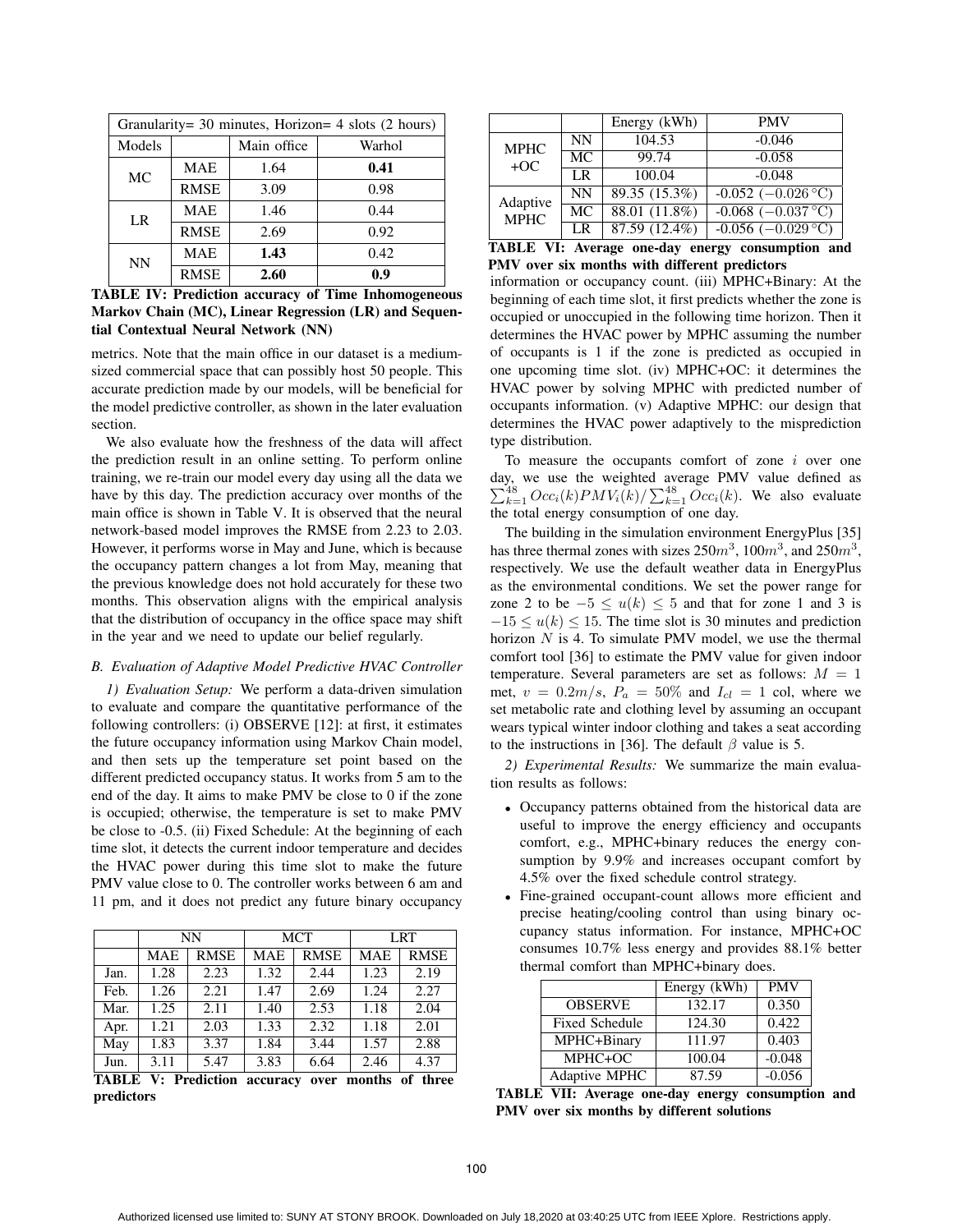

Fig. 10: Control Traces of different solutions over one day

• Due to the false positive and false negative misprediction at the beginning and end of the day, only occupancyaware MPHC experiences energy waste and occupant discomfort. Our adaptive MPHC based on historical misprediction can minimize the total energy consumption of one day while only introducing a slight decrease of occupant comfort.

First, we compare the performance of MPHC+OC and adaptive MPHC using one of three predictors that we proposed in Section II-D and show the average one-day energy consumption and PMV over six months in Table VI. The key observation is that compared with MPHC+OC, our adaptive MPHC reduces the average one-day energy consumption significantly, and meanwhile, a slight decrease of average weighted PMV is introduced for any predictor. For instance, when using a neural network-based predictor, our solution consumes 15.3% less energy on average for one day and only introduces a temperature decrease of 0.026 ◦C. Another observation is that no matter which predictor our adaptive MPHC uses, it always outperforms MPHC+OC. In the rest of the evaluation, we compare our adaptive MPHC using LR against the other three solutions since it consumes the least energy compared with using the other two predictors.

Secondly, in Table VII, we show the performance of five solutions in terms of energy consumption and weighted average PMV for one-day when conducting a six-month trace-driven evaluation. Our adaptive MPHC solution reduces the average one-day energy consumption by 33.7%, 29.5%, 21.8%, and 12.4%, respectively, compared with OBSERVE, fixed schedule, MPHC+binary, and MPHC+OC. Meanwhile, it decreases the indoor temperature by 0.044 ◦C against the fixed schedule, which provides the most comfortable indoor environment. One more observation is that OBSERVE, fixed schedule and MPHC+binary solutions overheat the zones during the daytime, e.g., fixed schedule makes the average weighted indoor temperature be 0.044 ◦C above the most comfortable value. The reason is that they do not consider the human heat

|                | Large misprediction |            | Small misprediction |            |  |
|----------------|---------------------|------------|---------------------|------------|--|
|                | probability period  |            | probability period  |            |  |
|                | Energy              | <b>PMV</b> | Energy              | <b>PMV</b> |  |
| <b>OBSERVE</b> | 94.92               | 0.139      | 37.25               | 0.373      |  |
| Fixed          | 92.33               | 0.186      | 31.97               | 0.447      |  |
| Schedule       |                     |            |                     |            |  |
| <b>MPHC</b>    | 73.44               | 0.157      | 38.53               | 0.428      |  |
| +binary        |                     |            |                     |            |  |
| <b>MPHC</b>    | 72.54               | $-0.100$   | 27.50               | $-0.043$   |  |
| $+OC$          |                     |            |                     |            |  |
| Adaptive       | 52.20               | $-0.180$   | 35.39               | $-0.043$   |  |
| <b>MPHC</b>    |                     |            |                     |            |  |

TABLE VIII: Average energy consumption and PMV during different periods of one day over six months

emission, resulting in more energy consumption to heat the zone.

To better understand the control strategy of the different solutions, we plot their control traces over one day in Figure 10, and we have several observations. (i) The first one is both MPHC+Binary and MPHC+OC turn on the HVAC to heat the zones when the zone is predicted as occupied for the future time slots. (ii) The second observation is OBSERVE, fixed schedule and MPHC+binary solutions consume more energy and overheat the zones due to no consideration of occupants' heat emission. (iii) The last one is our adaptive MPHC consumes the power conservatively when one time slot experiences high probability that the ground truth is unoccupied for a given prediction as occupied, e.g., 6:30 and 20:00, and heats the zone aggressively when there is a probability that the ground truth is occupied for a given prediction as unoccupied, e.g., 18:30, 19:00 and 20:30.

Finally, we analyze the average performance of five solutions during different time periods of one day and show the results in VIII. It is observed that our adaptive MPHC consumes the least energy during the large misprediction probability period than the other four solutions do by 45.0%, 43.5%, 28.9%, and 28.0%, respectively. The reason is that our controller determines the HVAC power adaptively to misprediction type distribution, which saves the energy. Meanwhile, it reduces the average weighted indoor temperature by  $0.30\degree C$ compared with MPHC+OC. Our controller consumes the more energy during the small misprediction probability period since it needs to compensate the saved energy during the previous large misprediction probability period in order to offer occupant comfort with more occupants. The OBSERVE solution also consumes more energy during the small misprediction probability period since it only aims at making PMV be close to 0 without considering the energy consumption. However, it still saves the energy for the overall day, as shown in Table VII.

## V. DISCUSSION

In this work, we deploy depth sensors to detect and estimate occupancy in a commercial space. Depth data from a similar deployment can be found in [37]. Compared with the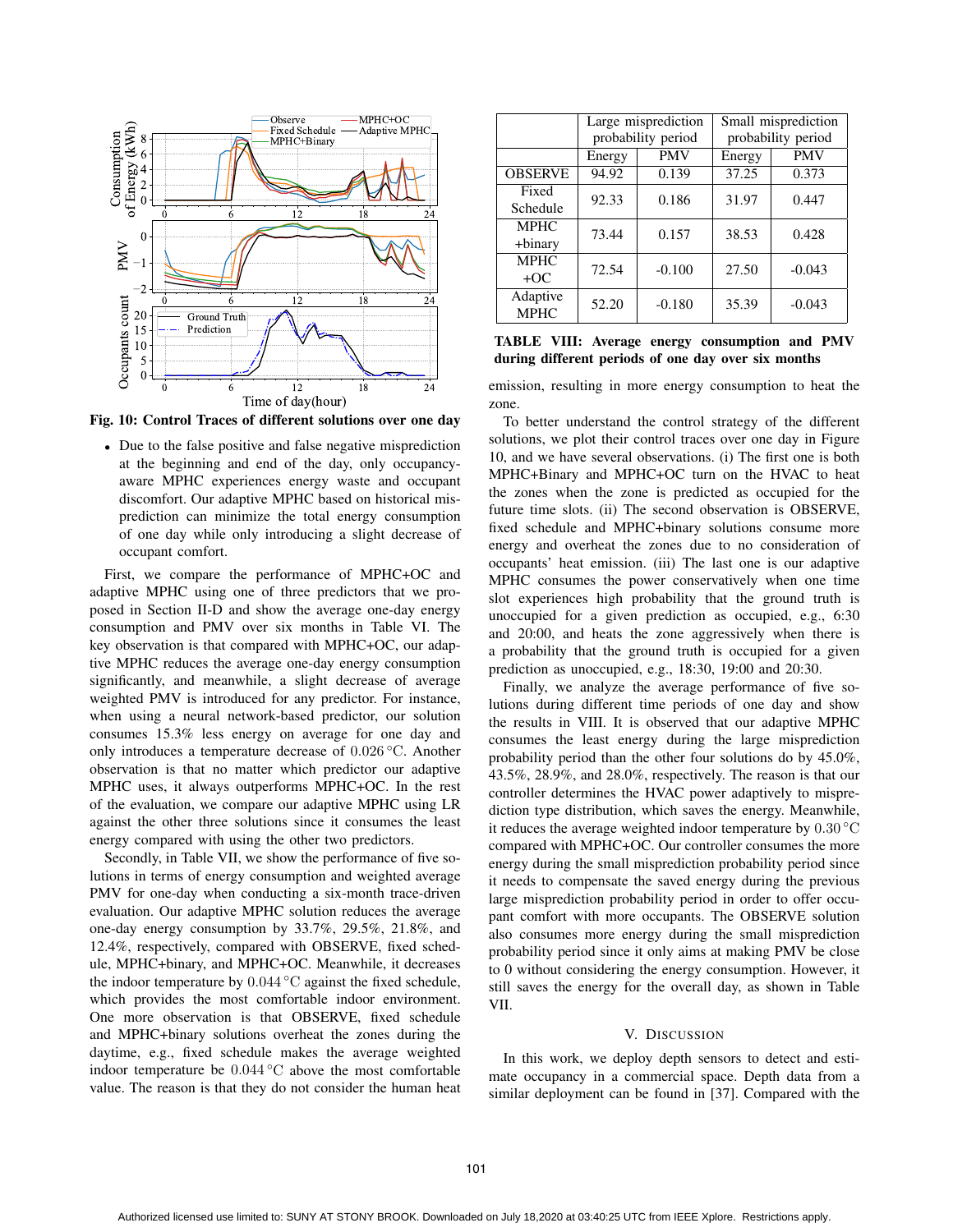traditional PIR based motion detection systems, our solution can accurately estimate the number of occupants entering or exiting in different rooms. Our solution achieves over 99% accuracy in estimating space occupancy [22] and it is not as privacy invasive as RGB cameras.

The collected long-term building occupancy count information is used to predict the future occupancy count and fed into the adaptive model predictive HVAC controller. In this work, we focus on the problem that the misprediction of future occupancy information can result in ineffective and inefficient HVAC control. We design an adaptive MPHC to address this challenge. Our proposed solution is agnostic of underlying occupancy estimation solution as it will work with other sensing technologies as long as they provide real-time occupancy estimation information. However, the more accurate the occupancy estimation system is, the better our solution performs. Our solution expects building managers to feed such occupancy data, building and HVAC system information to our solution in order to control the HVAC system.

## VI. RELATED WORK

Occupancy-aware HVAC control exploits real-time or predicted future occupancy states to determine the HVAC power, aiming to minimize the HVAC energy consumption. There are three types of occupancy-aware HVAC controllers: reactive controller, condition-based predictive controller, and model predictive controller. (i) The reactive controller uses real-time occupancy information to conduct HVAC power optimization without any prediction of future occupancy states [38]. (ii) The condition-based controllers [12] predict the schedule of occupancy and then adjust the HVAC temperature set-point according to some pre-defined logic to meet occupant comfort, rather than determining the HVAC power directly. (iii) The occupancy-aware model predictive HVAC controller employs a model describing the dynamic building thermal states with predicted knowledge of building occupancy and weather, and then solves an optimization to determine the best HVAC power decisions [8], [9], [10], [13], [15], [16], [14], [11], [39]. There are two differences between these papers and our work: (i) we investigate the sequence of false positive or negative misprediction and propose an adaptive controller to handle such cases, and (ii) our work intends to optimize both energy consumption and occupant comfort, whereas, the related works only constrain the indoor temperature within a bound.

Although some other papers fall within the scope of HVAC control, their focus is not determining the HVAC power directly. [31] concentrates on designing occupancy prediction algorithms for automatically setting up the target temperature that is used for MPC-based HVAC control. [40] considers combining a model predictive control HVAC system with free cooling, such as natural ventilation, minimizing energy consumption while maintaining occupant comfort. [6] studies how to use low-cost sensing technology to detect occupancy and sleep patterns. Moreover, based on such patterns, one strategy for automatically turning off the resident HVAC system is designed. [41] studies how to distort the occupancy

data aiming at hiding individual occupant location information while bounding the HVAC system performance.

Some related works [42], [43], [44], [45], [46], [47] argues that traditional thermal comfort measurement methods introduces a high load of sensory input. Therefore, they propose several feedback mechanisms for receiving the occupants' feedback, e.g., their vote on thermal comfort within a space via some web applications.

There are several papers [48], [49] focusing on deploying some infrastructure, such as Wi-Fi, passive infrared sensors and motion  $(CO_2,$  sound, ambient light) detectors, etc. to collect real-time building states [50] and then inferring the real-time occupancy that is employed for predicting occupancy states and setting HVAC target temperature.

#### VII. CONCLUSION

With a long-term fine-grained real-world occupancy dataset, we conducted a comprehensive study on occupancy prediction and its benefits and constraints for HVAC control in commercial buildings. Our analysis confirmed the results from previous studies that occupancy patterns obtained from historical occupancy data can be used to improve energy efficiency and occupant comfort in buildings. We also reveal that using finegrained occupancy count allows more efficient and precise control than binary occupancy count. However, mispredictions in the morning and evening often occur and introduce energy waste and user discomfort. Our solution to this problem is an adaptive control design that minimizes misprediction costs based on historical distributions of different types of mispredictions. A comprehensive evaluation is performed in OpenBuild and EnergyPlus, and the evaluation result shows that the proposed solution reduces energy consumption by 29.5% while improving the average weighted occupants comfort by 86.7% in terms of Predicted Mean Vote (PMV) over the fixed schedule control strategy.

#### ACKNOWLEDGMENT

We would like to thank the anonymous reviewers and shepherd for the insightful feedback. This work was supported, in part, by DOE grant DE-EE0007682 and NSF CNS-1553273. The opinions expressed here are those of the authors and do not necessarily reflect the views of the DOE.

#### **REFERENCES**

- [1] U.S. DOE, "Energy savings potential and rdd opportunities for commercial building hvac systems", 2017.
- [2] Michael J Brandemuehl and James E Braun, "The impact of demandcontrolled and economizer ventilation strategies on energy use in buildings", *ASHRAE Transactions*, vol. 105, pp. 39, 1999.
- [3] William A Hoff and James W Howard, "Activity recognition in a dense sensor network.", in *SNA*, 2009, pp. 67–72.
- [4] James Scott, AJ Bernheim Brush, John Krumm, Brian Meyers, Michael Hazas, Stephen Hodges, and Nicolas Villar, "Preheat: controlling home heating using occupancy prediction", in *Ubicomp '11*. ACM, 2011.
- [5] Christian Beckel, Wilhelm Kleiminger, Romano Cicchetti, Thorsten Staake, and Silvia Santini, "The eco data set and the performance of non-intrusive load monitoring algorithms", in *BuildSys 14*. ACM, 2014.
- [6] Jiakang Lu, Tamim Sookoor, Vijay Srinivasan, Ge Gao, Brian Holben, John Stankovic, Eric Field, and Kamin Whitehouse, "The smart thermostat: Using occupancy sensors to save energy in homes", in *SenSys '10*. 2010, ACM.